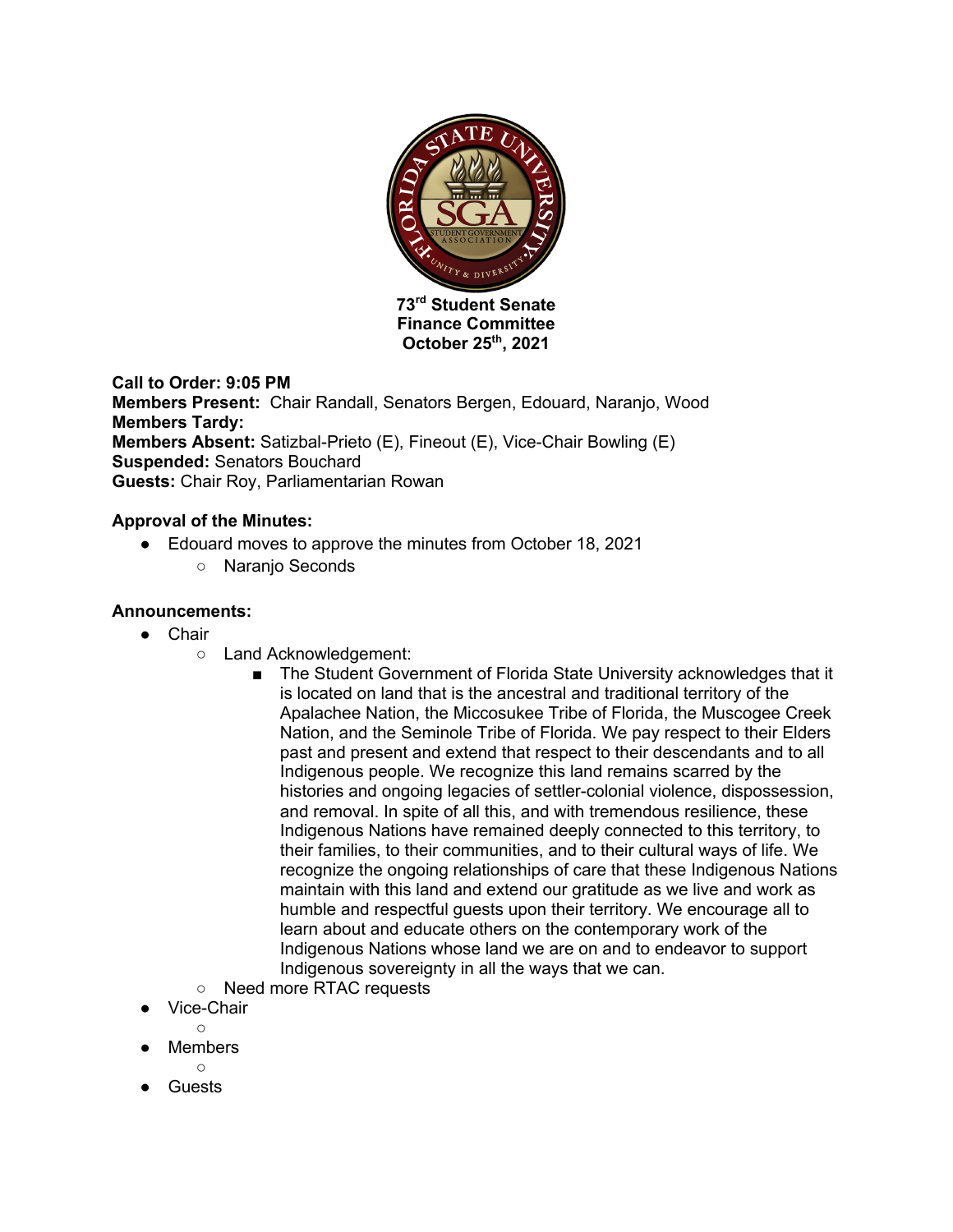○ Roy: PAC ran long. I'm working on the CR and minutes from PAC right now. Please allow me time to finish this.

# **Committee Business:**

● **Consent Resolution 30** - Sponsored by Chair Roy (P) - Allocating funds to the College Republicans at Florida State University, Network of Enlightened Women, Filipino Student Association, Renegade Leadership Honor Society, and Caribbean Students' **Association** 

# **Legislative Roundtable**

- Chapter 803 SGA Budgetary Categories & Categorical Restrictions: Liam Fineout ○ Fineout is assigned. Present at next meeting.
- Chapter 805 Penalties for Misspent Funds & Violations of the Finance Code: Adam **Bowling** 
	- See 9/22 minutes.
- Chapter 804 Self-Generated Funds: Bergen
	- Present next week.
- Chapter 808 Forms pertaining to Funding Boards shall be jointly determined by the Senate President and SGA Director of Student Affair: Satzibal-Prieto  $\circ$
- Chapter 809 Policy on Reserve Accounts: Randall
	- $\circ$  Chair Roy is working on this.
	- I want to start by asking student affairs what the actual policy is governing this account and where is it written
	- Needs a lot more clarity
- Chapter 810 Headliner Account Restrictions: Wood
	- Wood: Doesn't think this section needs to exist
	- Wood: Doubtful that this account is still in use
	- Wood: Needs to check with Laurel
	- Wood: No clear definition of what a headliner account is
		- Wood: May not be useful for us to define this now when it was created by the 51st senate
		- Randall: The goal of looking at the Finance code is to improve on what is already there. If things need to be defined, let's do that. If clarification needs to be given, let's clarify things. Statute changes are all about doing the work and fixing what's broken
	- Wood: If headliner accounts are no longer being used, let's get rid of it
	- Wood: The statues don't say what the headliner account CAN be used for
- Chapter 811 The Service Funding Act of 2009: Bowling
	- Present next week.
- Chapter 812 iClicker Equipment: Edouard
	- Edouard: Might be beneficial to only have these rules exist on the canvas page because these statutes only relate to senators
	- Rowan: 812(C)(1) is already covered in Rule 11.12 in the Senate Rules of Procedure.
	- Randall: IMO, iClickers don't belong in the finance code. They belong in the Rules of Procedure.
	- Edouard: I agree. This belongs in the Rules of Procedure.

### **New Business:**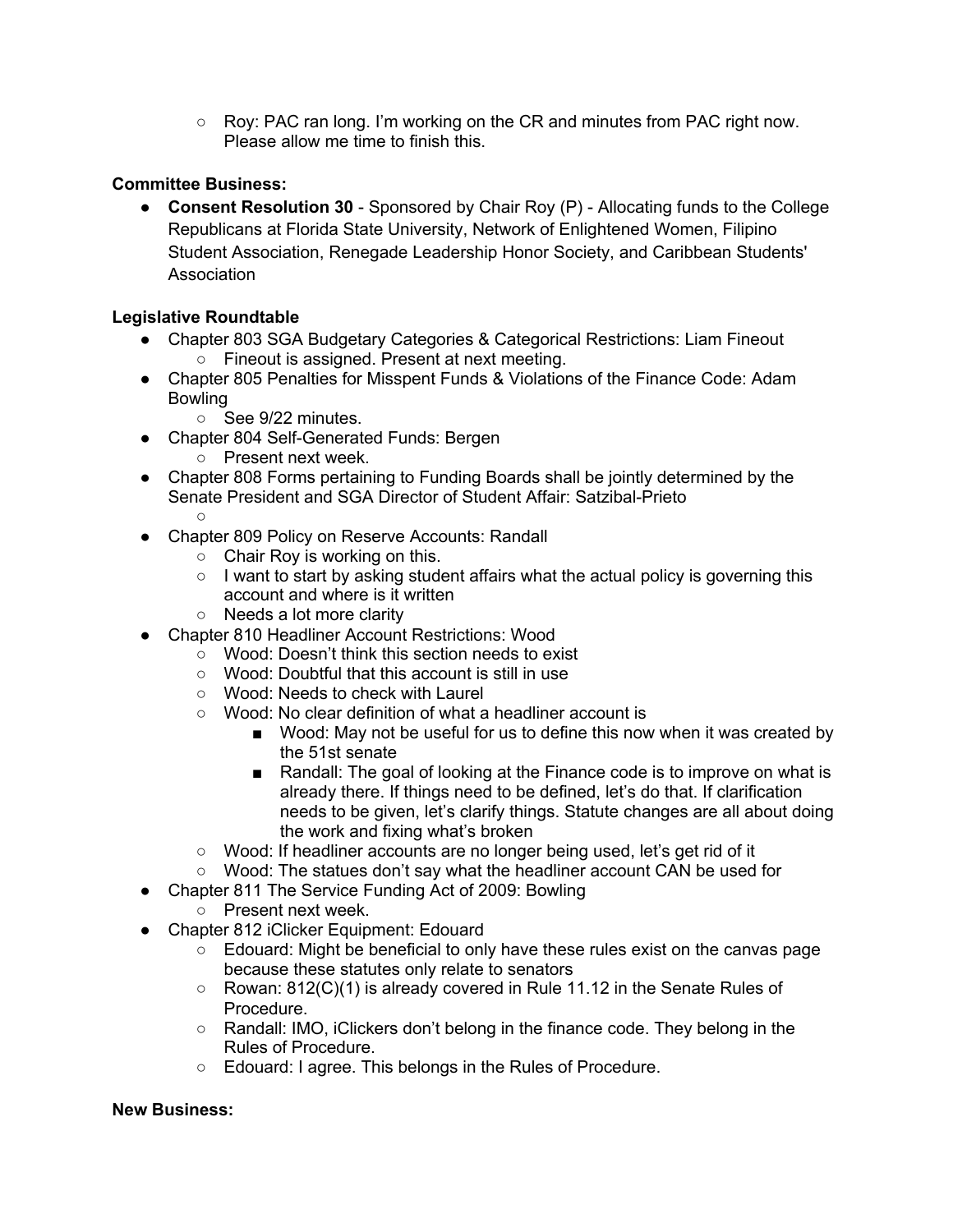- Confirmations
	- N/A
- **Bills** 
	- $\circ$  N/A
- **Resolutions** 
	- **Consent Resolution 30** Sponsored by Chair Roy (P)
		- Opening Statement:
			- Roy: This is one of the largest CRs we've had in the past year. For College Republicans, they requested \$20k. They were recommended to sweepings and sweepings funded them \$5k. They came back to PAC because we tabled them and they needed an additional \$15k to get Ben Shapiro. They told us that the event wouldn't happen without receiving the full \$15k, but PAC wasn't happy with that number and zero-funded them. The Network of Enlightened Women is a new RSO that was approved in the past 2 months. They want to host Allie Stuckey, a reporter from Fox. They reserved a small room in the Globe that seats 60 people, but after discussing it in PAC they've agreed to move the event to Wesley if they receive \$5k in funding. Their event will be held on November 8th and they'll be working with FSU GOP and Students for life to fundraise an additional \$3k for the event. The Filipino Student Association was tabled last week and came back this week with a definitive quote and their vendor approved. Renegade Leadership Honor society is hosting an induction ceremony off campus and they're requesting money for food and expenses. They'll be providing carpools for this event to make it more accessible to the whole student body. PAC changed their food amount from their initial request to make sure that the event is truly open to the student body. The Caribbean Student Association wants shirts and it's a simple request. I believe the \$5,000 for the Network of Empowered Women will require special approval in this committee and on the Senate floor.
			- Roy yields with 0:23 remaining.
			- **Technical Non-Debatable Questions:** 
				- Wood: Has the Network of Enlightened Women reached out to Wesley Foundation?
					- Roy: They were just heard tonight by PAC and only received our recommendation an hour or so ago. I will ask whether they've confirmed the space.
				- Wood: Have they held an event in Wesley before? ○ Roy: No, they're a new org.
				- Wood: Has the Network of Enlightened Women advertised this event publicly?
					- Roy: No. Waiting on funding before publicizing the event.
				- POC, Wood: I am a regular attendee of Wesley and the pastor said that they have a best buddies gala on that night.
			- Round-Table Discussion:
				- Wood moves to enter round-table discussion; Bergen seconds
				- Randall: Roy, expound upon how the Network of Empowered Women determined their event location?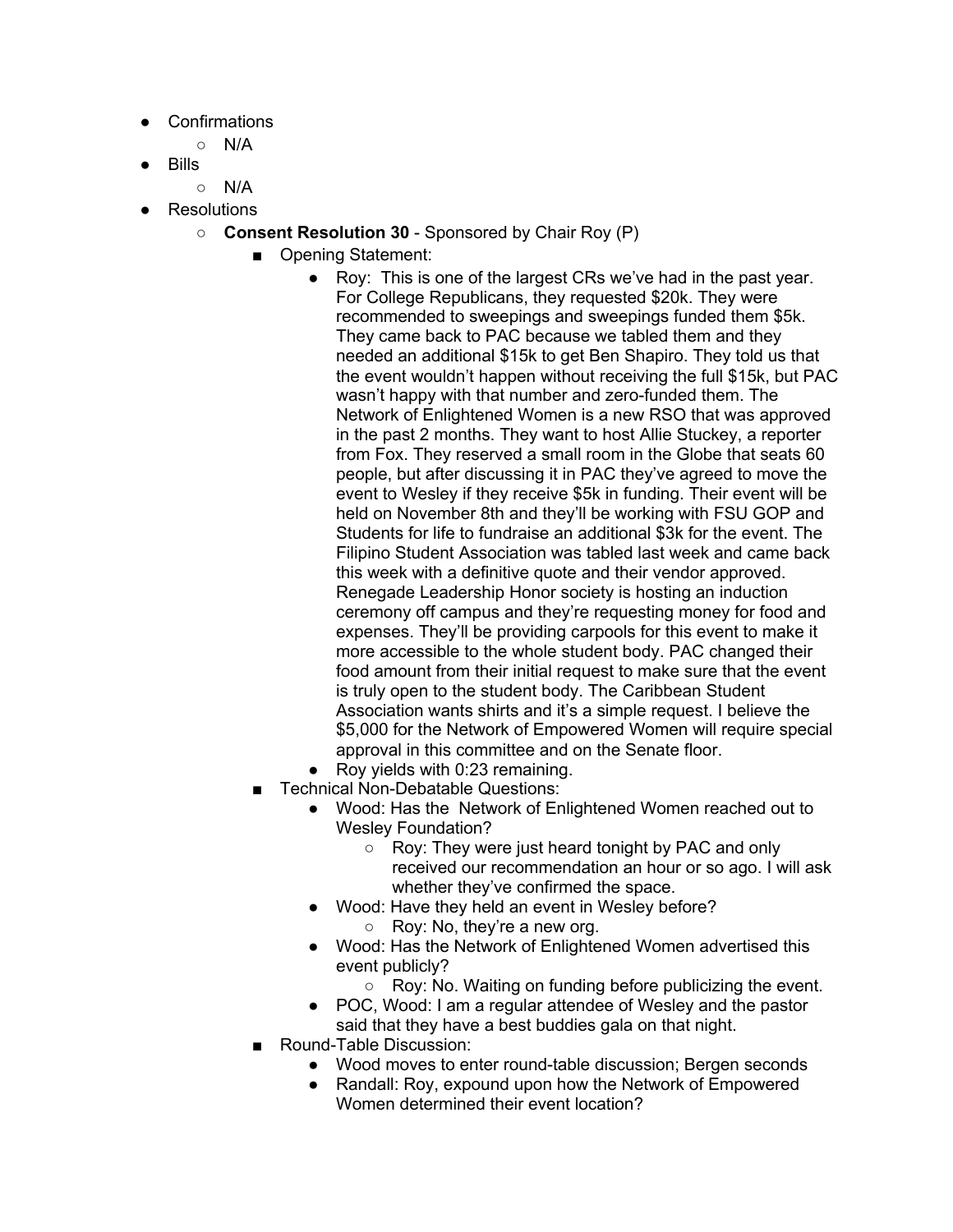- Roy: PAC committee members decided that they had two options: Fund the small location for 60 people in the Globe for \$4k or fund the large location in Wesley for 166 people for \$5k. PAC decided to fund the larger space to increase the benefit to the student body.
- Wood: For the Network of Empowered Women event, what is the breakdown of their event costs and how did PAC decide what to fund?
	- Roy: The speaker is \$10k with a \$2k discount. They asked for \$8k and we wanted to half fund the cost.
- Wood: For that same event, the \$5k in PAC funding is under the condition that they're securing bigger space. How did they plan to fundraise for the smaller space?
	- Roy: They are partnering with the College Republicans and Students for Life. They hope to continue partnering with more orgs as they grow as an RSO.
- Wood: Does the Network of Empowered Women have to pay for the speaker ahead of time?
	- Roy: Yes. The org said that they need it "sooner rather than later." The vendor told them that the deadline is October 29.
- Wood: What vendor is the Network of Empowered Women contracting their speaker through?
	- Roy: Leadership Institute. They are an approved vendor with quotes.
- Wood: Wesley books out far in advance. I doubt they'd be able to take something on with short notice. This is often because the Wesley Board of Directors has to approve all events before the space can be confirmed.
- Wood: For the Network of Empowered Women, how did PAC decide on 4k vs 5k?
	- Roy: Committee members decided based on which option they thought would help improve the college experience for the most FSU students while still being reasonable in price. Because of this, the larger event space and \$5k funding was more appealing.
- Wood: Did the Network of Empowered Women say if they can hold the event if they were only given \$4k?
	- Roy: Yes, they can still hold it.
- Wood: I struggle to see how they can fundraise an extra \$1000 in a week.
- Edouard: I serve as Ms. Caribbean student association and can give feedback on the CSA request. These t-shirts are for members and the student body. We tried to fundraise but it was hard to get results because most of us are broke college students. This will help Carribean students feel more represented on campus and help grow the RSO.
- Wood: How many people can attend the Renegade Honor Society event?
	- Roy: 100 people in the studio event space.
- Wood: how many people are in the Renegade Honor Society?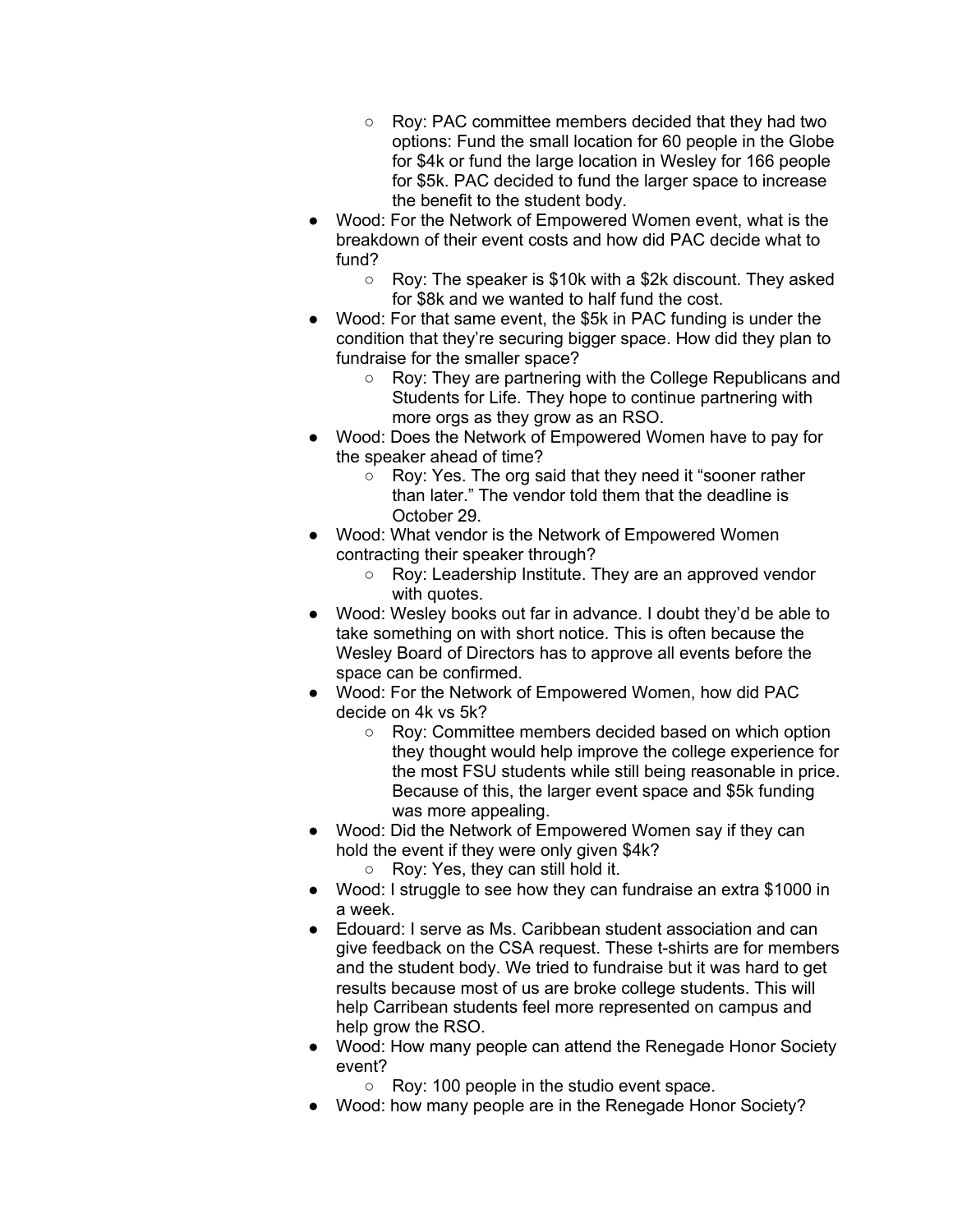- Roy: 63
- Wood: How many people are the Renegade Honor Society inducting?
	- Roy: around 20 new members
- Wood: how is the Renegade Honor Society advertising this event?
	- Roy: They have flyers and will advertise that they are providing transportation to people who don't have a car.
- Edouard: 36 members of the Renegade Honor Society are being inducted. 65 members are estimated to attend the dinner. The event is open to everyone.
- Randall: Roy, can you clarify the information that Senator Edouard just said?
	- Roy: 80 is the combined members and inductees. Based on 63 active members, I'm guessing 17 inductees.
- Edouard: My mistake. Chair Roy is correct.
- Wood: In the Renegade Honor Society's posts, I would like to see a specific day, time, and meeting place for carpools.
- Wood: how do members of the Renegade Honor Society sign up to attend the event?
	- Roy: Originally the event was only RSVP, but I think it's now fully open in order to keep the event accessible to the student body.
- Wood: I'm doubtful that the Network of Enlightened Women will be able to pull off this event. Doesn't seem like it was well planned. It seems like a lot of money.
- Edouard: I agree.
- Wood: Do you have any other information regarding the planning of the Network of Enlightened Women event?
	- Roy: I presented most of the information that was given in the PAC hearing. Once the vendor receives confirmation that the org has received PAC funding, they may choose to reduce the cost further. This reduction will be based on funding from SGA and other fundraising sources.
- Wood: I don't think the Network of Enlightened Women has provided enough context for their request.
- Wood moves to amend to zero fund the Network of Enlightened Women because he doesn't feel that we were provided with adequate reasoning and the reductions to the price are not in writing. Also, their event venue is not available on the day that they were planning to hold the event.
	- Edouard seconds.
	- Roy does not find amendment friendly.
	- POI, Randall: Rowan, can you clarify how we should proceed? We handle it like a bill, right?
		- Rowan: Because it's an amendment, it's debated like a bill.
	- Opening on amendment:
		- Wood: The Network of Enlightened Women doesn't have a quote for their speaker. We're relying on this new org to fundraise for \$3k in 4 days. They didn't plan this ahead of time. They didn't have a venue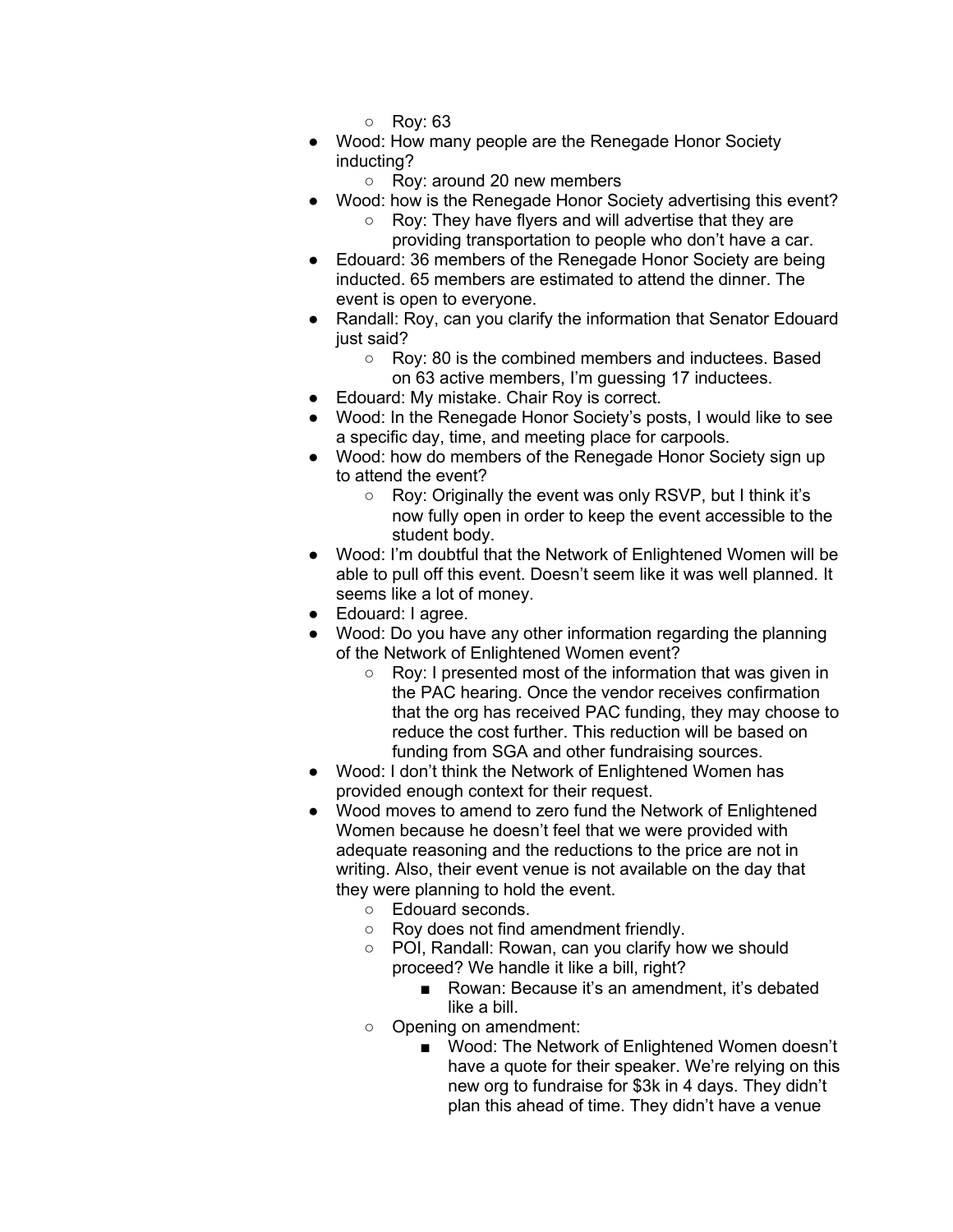that PAC was happy with because PAC wasn't happy with the small venue. Considering that their new venue isn't available on the new day, I think that this event isn't well planned. Because they can't move this event back due to their speaker's pregnancy this spring, I decided to 0 fund the RSO. I would have considered this differently if they were able to move it back.

- Wood yields with 3:07 remaining.
- Technical Non/debatable on amendment:
	- None.
- Roundtable on amendment:
	- Edouard moves to enter roundtable discussion; Seconded by Naranjo.
	- Edouard: As far as supporting the amendment, I agree with Wood that the event didn't seem well thought out. That's a lot of money to raise in a short amount of time. I'd hate to fund them for something not possible. Conversely, we could maybe reduce the amount funded to \$1000. I can understand where Wood and Roy are coming from but maybe we can give them less instead of giving them nothing.
	- Satzibal Prieto: I agree with Wood because everything seems up in the air. I don't think they would benefit from just \$1000. I'm not sure about funding them \$5k if they aren't sure whether they are moving the venue. Especially since the date of the event is really close.
	- POI, Edouard: Wasn't there an issue with the location?
		- Roy: No. That was for the Renegade Honor Society.
	- POI Satzibal Prieto: can we table this?
		- Randall: any legislation can be tabled. In my opinion, tabling an amendment on a piece of legislation would table the entire legislation.
	- POI, Randall: Rowan, am I correct?
		- Rowan: I disagree with the Chair. If the amendment was tabled and the committee passed the legislation, the amendment would be considered dead.
	- POI, Randall: Roy, do you have a comment on this?
		- Roy: We didn't table this because the funds are needed by friday. If it would be tabled, they wouldn't get the funds in time.
	- POI, Randall: Is the RSO aware that this is a reimbursement process?
		- Roy: No.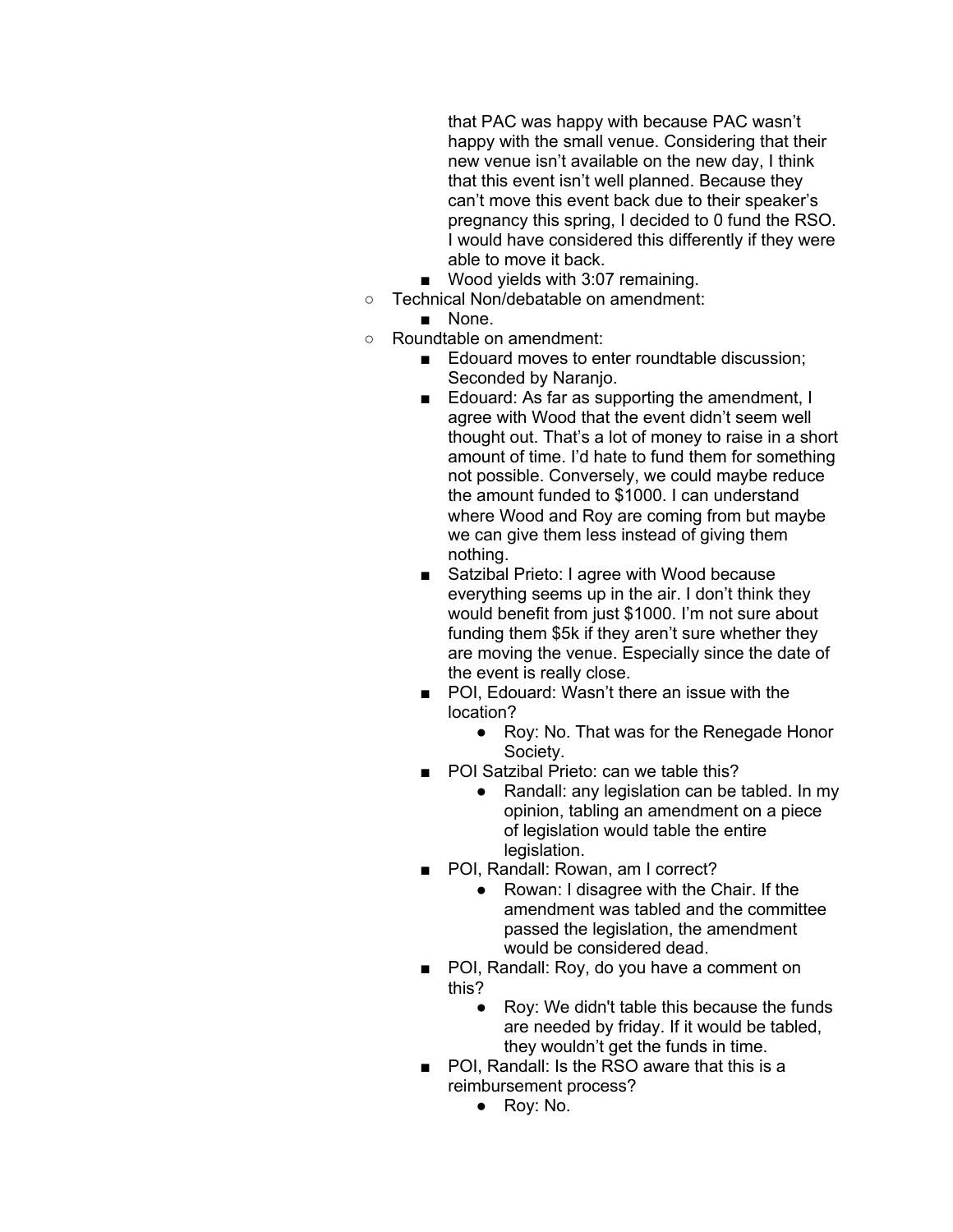- POI, Randall: Rowan, did I make a mistake?
	- Rowan: I don't believe PAC reimburses
	- Randall: all SGA funds are reimbursements
- POI, Edouard: Randall, when you say reimbursement, does that mean that the org would have to have it upfront to pay?
	- Randall: If SGA accounting can pay for an expense directly with a p-card or purchase order then they will do that. Otherwise, I believe that the finance code and PAC policies state explicitly that receiving A&S fees is a reimbursement process in most cases.
- Naranjo moves to call the question on the amendment. Seconded by Edouard.
- Closing on amendment
	- Wood: I think that this amendment is something we need to do because the event hasn't had enough prior planning. No solid quotes, no solid venue, and they are unable to move the event back. PAC chose not to give them the full amount and what PAC chose to give them means they don't have enough to host the event in 4 days. If we funded this it would not be a good use of student funds.
- Vote on amendment:
	- Yes: [3] Bergen, Naranjo, Wood
	- No: [0]
	- Abstain: [2] Edouard, Satzibal-Prieto
	- **RESULT: AMENDMENT PASSES**
- Randall: Roy, Was the globe space available for the Network of Enlightened Women?
	- Roy: Yes. They've had it booked for over 30 days.
- Satzibal Prieto: Roy, why didn't you fund the FSU GOP?
	- Roy: The reasoning was that it cost \$35k to get Ben Shapiro, they got 5k from sweepings, and said that they wouldn't be able to host the event without receiving the full \$15k from PAC. We took that as PAC either funds \$15k or nothing. PAC decided that 15k was too high a cost and funded nothing.
- Wood: The number of shirts listed in the Caribbean Student Association description is wrong.
- POI, Randall: Roy, what's the right number of shirts for the Caribbean Student Association?
	- Roy: They were funded for 294 shirts.
- Wood moves to amend the description of CSA line item to say 294 instead of 304
	- Edouard Seconds
	- Found friendly by Roy.
- Wood: Did the Filipino Student Association confer with Wesley for their event?
	- Roy: Yes